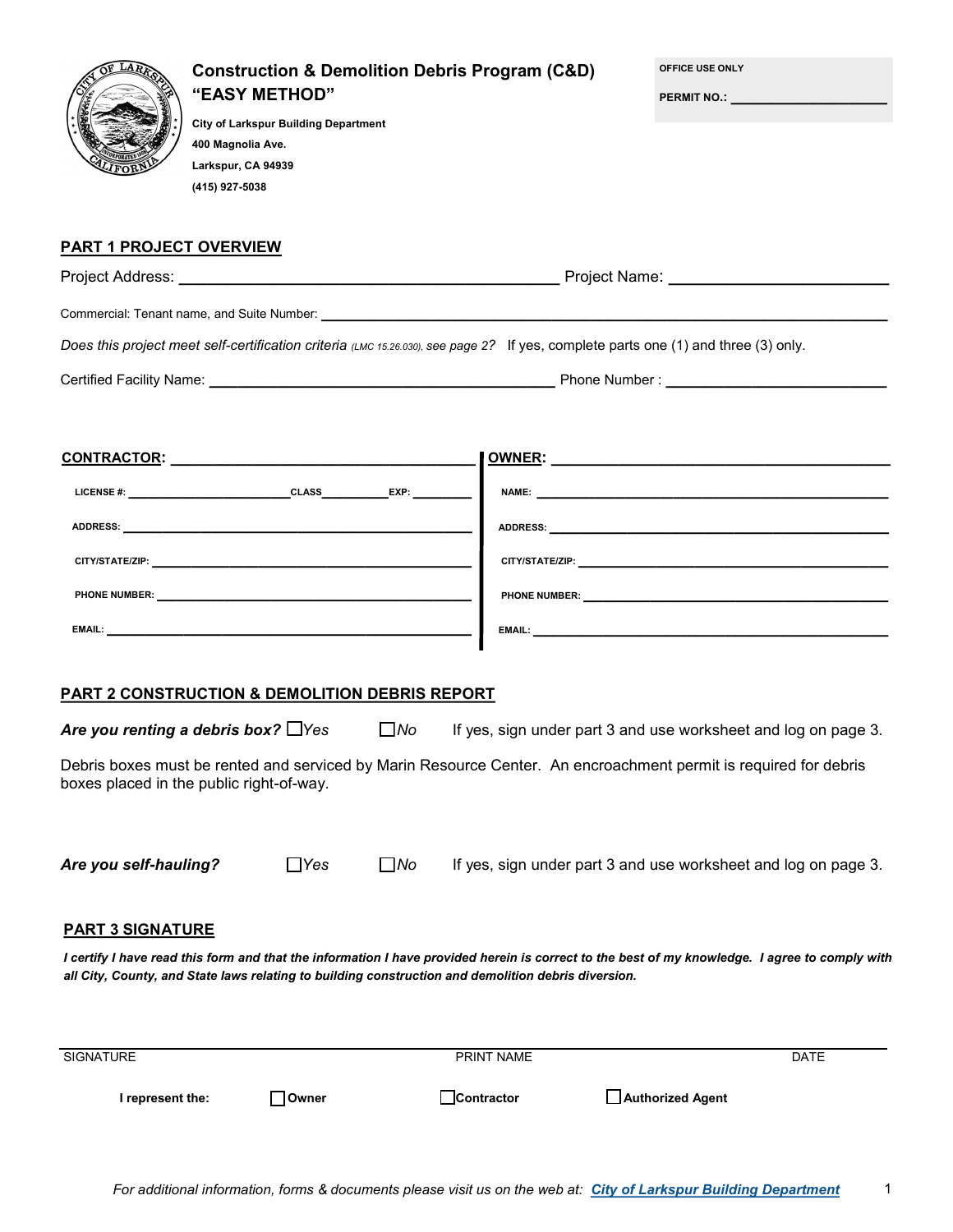### **CRITERIA FOR SELF-CERTIFICATON TYPE PROJECT** (LMC 15.26.030)

A. A C&D diversion report shall not be required for the following when the applicant has completed and signed the required forms certifying that all construction and demolition debris will be properly diverted and recycled in conformance with this chapter:

- 1. That portion of a project being deconstructed where removed materials are reused on site as part of the project.
- 2. Work for which a building permit is not required under *Larkspur Municipal Code Chapter 15.04*.
- 3. Projects where the affected area is five hundred square feet or less.
- 4. Removal and reinstallation of roof covering materials.
- 5. Work for which only a plumbing, electrical, or mechanical permit is required.
- 6. Seismic tie-down projects.
- 7. Installation or replacement of shelves.
- 8. Installation of prefabricated patio enclosures and covers where no foundation or other structural building modifications are required.
- 9. Installation of swimming pools and spas; provided, that the exemption shall apply only to:
	- a. The area to be excavated for the installation of the pool or spa; and
	- b. The area for the pad for the pool/spa equipment that does not exceed sixteen square feet; and shall not apply to any related construction or alterations necessary for any other equipment or accessories, nor to any other portion of the project.
- 10. Installation of prefabricated accessories such as signs or antennas where no structural building modifications are required.
- 11. If the Building Official determines that it is infeasible for the applicant to meet the diversion requirement due to unique circumstances, he or she shall determine the maximum feasible diversion rate for each material and shall issue the final approval on any permitted work or approve the issuance a certificate of occupancy if the maximum feasible diversion rate is met.

B. No project shall be separated into smaller projects for the purpose of evading the requirements of this chapter. (Ord. 985 § 1, 2012)

**LOCAL CERTIFIED FACILITIES** For a complete list of certified facilities: *zerowastemarin.org/certified facilities*

#### **Marin Resource Recovery Center**

565 Jacoby St.

San Rafael, CA 94901

415-485-5646

#### **Marin Community Benefit Cooperative**

844 B St.

San Rafael, CA 94901

415-454-9948

#### **The Away Station**

109 Broadway Blvd.

Fairfax, CA 94930

415-453-4221